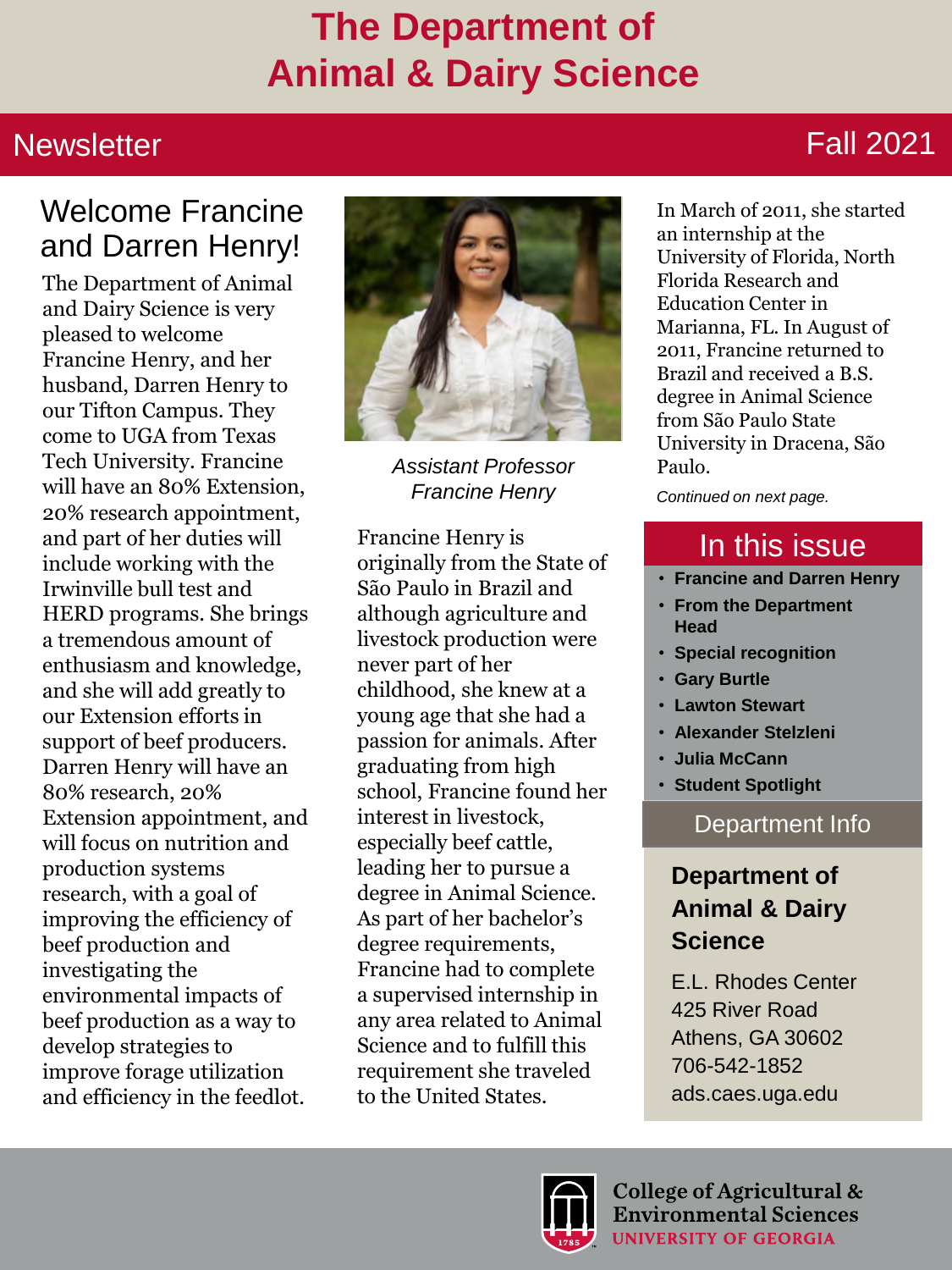## Welcome Francine and Darren Henry!

In May of 2012, Francine returned to Florida as a shortterm scholar, where she was able to conduct experiments related to beef cattle nutrition with more in-depth and independent involvement in Research and Extension. This was the time when Francine decided she wanted to pursue an academic career as a beef cattle nutritionist. From 2012 to 2018, Francine worked towards her M.S. and Ph.D. degrees at the University of Florida. After completing her Ph.D., she moved to Lubbock, TX and performed a two-year postdoctoral program at Texas Tech University where she worked with grazing and feedlot production systems. Now at UGA, Francine Henry's applied research will focus on supplementation strategies and technologies to improve forage digestibility in beef cattle production. As a beef cattle producer herself, it is her ultimate goal to build a relevant and strong beef extension program that stakeholders in the State of Georgia can rely on as their first point of contact for dependable, meaningful

information and solutions. Francine Henry is married to Darren Henry, and they have a beautiful two-year-old daughter, Marianna Henry.

Dr. Darren Henry was born and raised in southeast Texas and his family owns and operates a small cow-calf operation in Montalba, TX. After graduating high school, Darren completed a BS in Agricultural Leadership and Development and Animal Science at Texas A&M University. While in College Station, Darren had the opportunity to complete a semester in the Animal Science department at the University of Sao Paulo in Brazil. Upon returning to the U.S., Darren graduated from Texas A&M and moved east to earn a M.S. and Ph.D. at the University of Florida – North Florida Research and Education Center (NFREC) in Marianna, FL. After completing the requirements of a Ph.D., Darren accepted an assistant professor position at Texas Tech University in Lubbock, TX. During his time at Texas Tech, Darren worked to improve the efficiency of stocker and feedlot

production by utilizing strategies to reduce enteric CH4 production.

Now in Tifton, Darren is working to provide producers with information that can help improve efficiency, while reducing the environmental impact of beef cattle production in terms of water conservation and greenhouse gas production. His work will be systems based focusing on production from the cow-calf system all the way to harvesting. Having conducted their graduate research at Marianna, Florida, they are very familiar with the environment in south Georgia, and their strong backgrounds in beef cattle production will allow them to provide meaningful information for the beef industry. We are excited that their addition to the Tifton campus will provide complementary knowledge and skills to Jennifer Tucker's research and Extension efforts and allow us to have a critical mass of dedicated Extension and research personnel to support the beef industry.



*Assistant Professor Darren Henry*

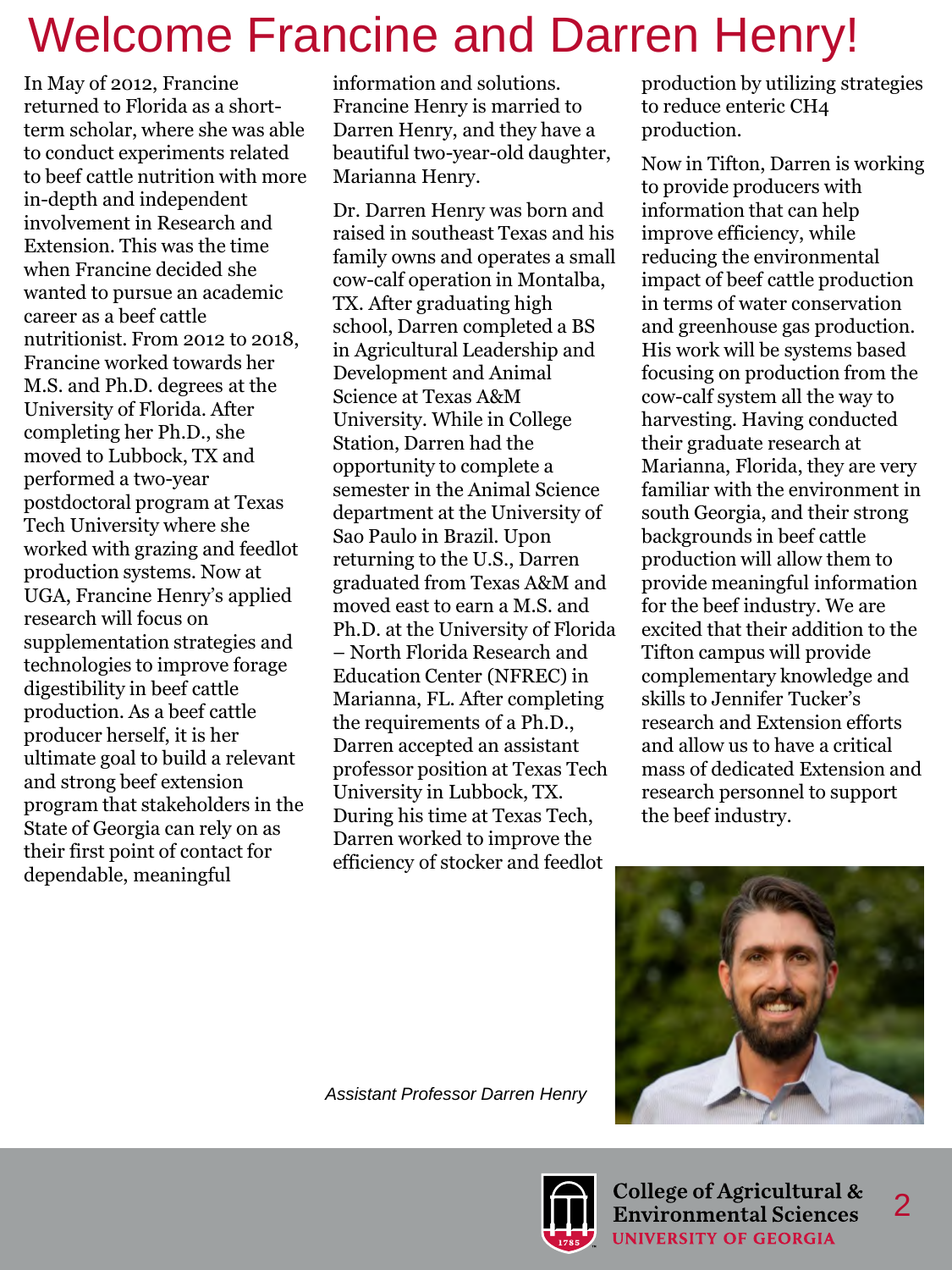### From the Department Head

As we are coming upon the holidays, with Thanksgiving coming soon, I thought I would write what I'm thankful for in Georgia and here at UGA. I'm thankful, mostly, for the people I've met. The support from producers has been tremendous, and it's obvious that alumni have great expectations and take great pride in UGA. I'm thankful that I get to work with tremendously dedicated faculty, staff, and students who work on important issues to society, regardless of whether the research is on growing and grazing alfalfa in Georgia, reducing transportation stress in pigs and cattle, finding the links between the gut microbiome and animal growth and marbling, finding ways to reduce methane production in grazing and feedlot cattle, developing programs that get youth excited about animal agriculture, coming up with

methods to reduce mastitis, identifying cost-effective supplementation programs for grazing cattle, studying heat stress in dairy and beef cattle, developing genetic tools that are used worldwide, studying how Covid impacts taste buds, identifying new stem cell therapies through the use of mesenchymal stem cells, developing exosome treatments for stroke recovery and traumatic brain injury recovery, or working with thousands of youth involved in livestock programs, or the meats judging team practicing at 6 a.m., prior to the beginning of the workday, or our faculty involved in bull and heifer development programs that support producers. The faculty, staff, and students in the Department of Animal and Dairy Science are working in our laboratories, and on our eight departmental farms, to implement the statement of

purpose we developed in 2020: 'We leverage our expertise in revolutionary research, experiential instruction, and clientfocused extension and outreach to provide a skilled workforce; cultivate sustainable animal production systems; and promote animal and human health for the betterment of society.' I'm thankful that I get to work with dedicated people who take care of our animals 365 days a year, just as every other producer does. I'm thankful for the support I see, daily, from producers, alumni, and the parents and youth involved in livestock, equine, and meats programs. I wish all of you a Happy Thanksgiving!

Sincerely,

Germain & Glutraly



*Francis Fluharty, Animal and Dairy Science Department Head*

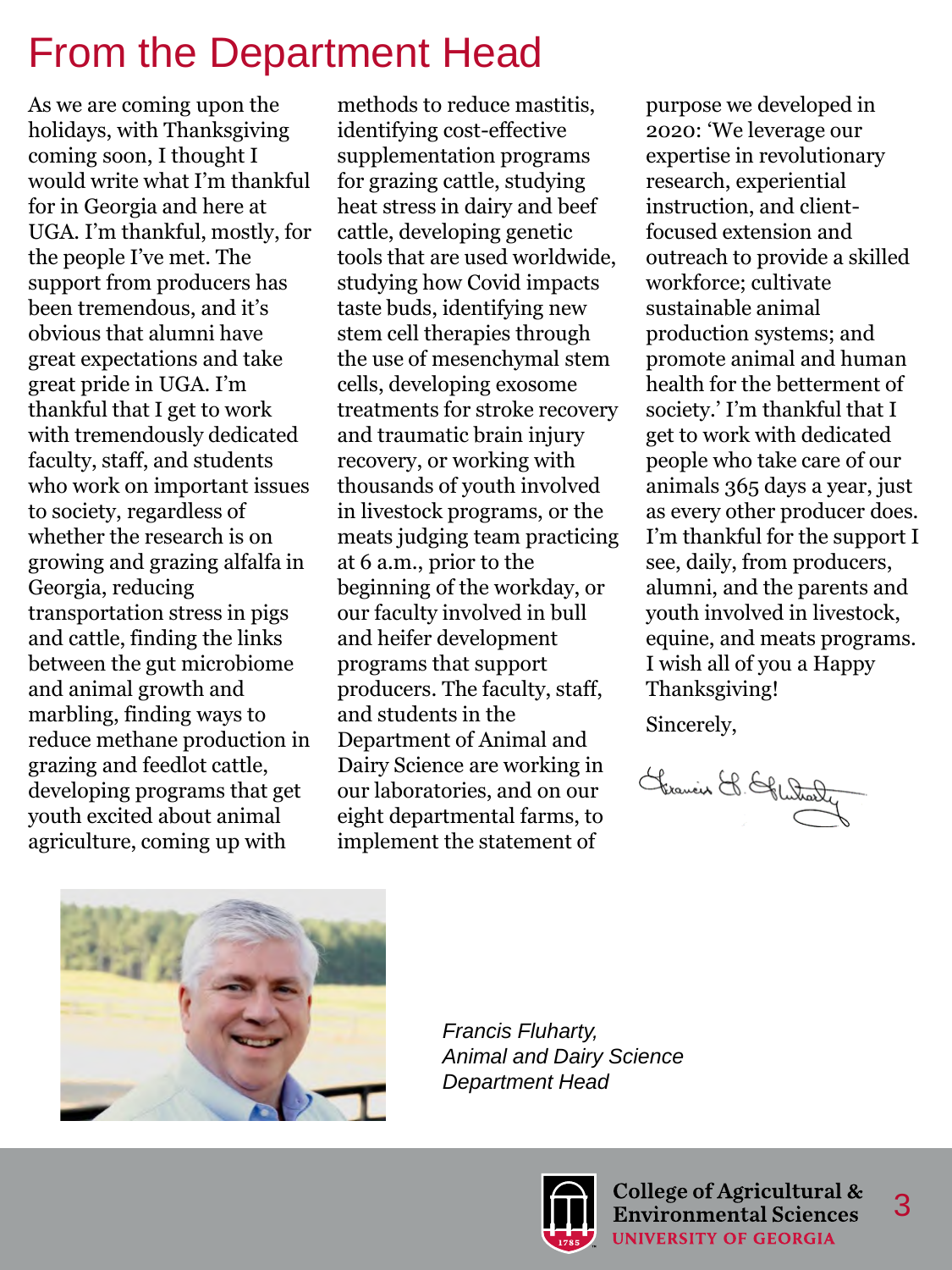# Research recognized by The Journal of Animal Science



*Distinguished Research Professor and D.W. Brooks Professor Ignacy Misztal and Postdoctoral Research Associate Jorge Hidalgo*

The American Society of Animal Science has been sharing great research and supporting science careers for over 100 years. The Journal of Animal Science recently released a list of high-impact research from 2020 and a paper from the UGA Animal Breeding and Genetics group is among the research included in the list. The paper entitled "Changes in genetic parameters for fitness and growth traits in pigs under genomic selection" was published during the Ph.D. studies of Jorge Hidalgo, under the supervision of Dr. Ignacy Misztal.

The research had a lot of guidance and brilliant ideas from Daniela Lourenco, Shogo Tsuruta and Yutaka Masuda as well. This study showed that intensive genetic selection has an undesirable impact reducing genetic variation and emphasizing undesirable genetic correlations between production and fertility traits. Because of the changes induced by genetic selection, the remaining genetic variation upon which future selection must act to generate genetic progress will face a more undesirable genetic correlation. It is important to consider these changes in the breeding programs, and genetic parameters need to be updated regularly to design sustainable breeding programs.

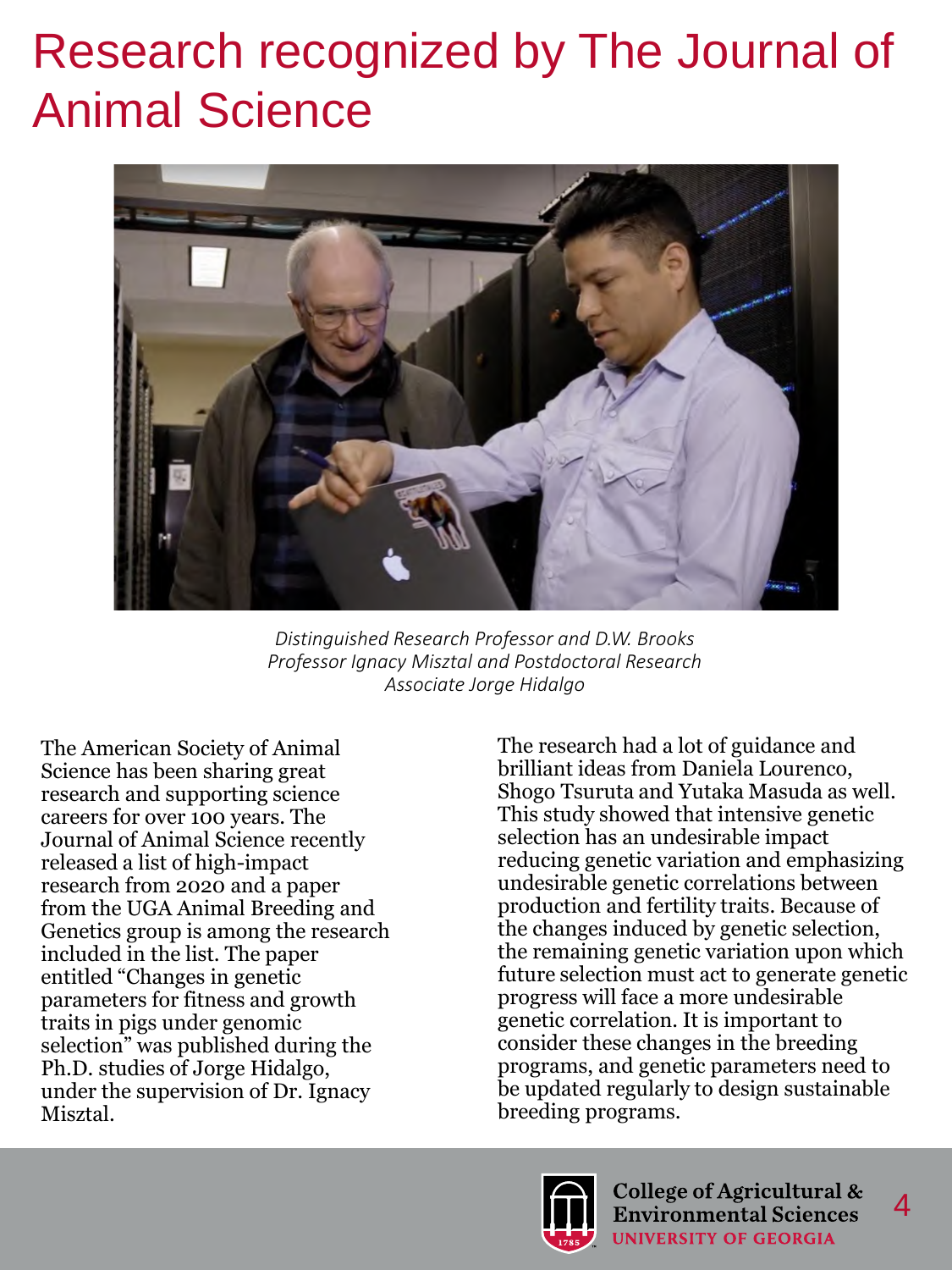# Associate Professor Gary Burtle

His interest in fish began in a small town in Illinois with relatives who valued fishing and his desire to study ways to produce food for people from fish culture. Gary Burtle's goals are for service to farmers and rural citizens in everything aquatic. So, he maintains his expertise in water chemistry, aquatic animal health, fish nutrition, and aquatic ecology.

Burtle is an extension aquaculture specialist and conducts applied research related to warm water aquaculture at the University of Georgia Tifton location, since 1987. Projects involve freshwater fish and crustaceans used in aquaculture. He has Extension programming responsibilities for aquaculture management, aquaculture development, fish disease diagnostics, sportfish pond management, and aquatic weed control. Recently his work has involved toxic algae issues in Georgia livestock watering ponds and recreational ponds and lakes. He teaches junior-senior level courses in aquaculture and animal science issues at UGA-Tifton.

Burtle obtained his doctorate in Aquaculture Nutrition at Auburn University and bachelors in biology from the University of Illinois. He has also worked for the University of Arkansas in aquaculture Extension and research in the early 1980s working with catfish and baitfish. Burtle's non-academic experience includes work in the catfish industry as a processing plant manager, fish farm



*Associate Professor Gary Burtle*

manager, chemist, and consultant in the states of Alabama, Florida, and Mississippi.

While in Georgia, Burtle has worked with fish diseases to find the cause and management for Proliferative Gill Disease in catfish. He has worked with fish feeds in refining methionine requirements, including carnitine for better fish growth and health, and proposing lower-cost feed formulations for freshwater fish. Recent work with rice-fish culture systems in Nigeria discovered a floating fish feed formulation that can be produced on the farm from agricultural byproducts.

Gary Burtle and his wife Melissa live in Tifton and have three sons, Will, Thomas, and John. Burtle has been active as a leader in Boy Scouts, Lions International, and Knights of Columbus.

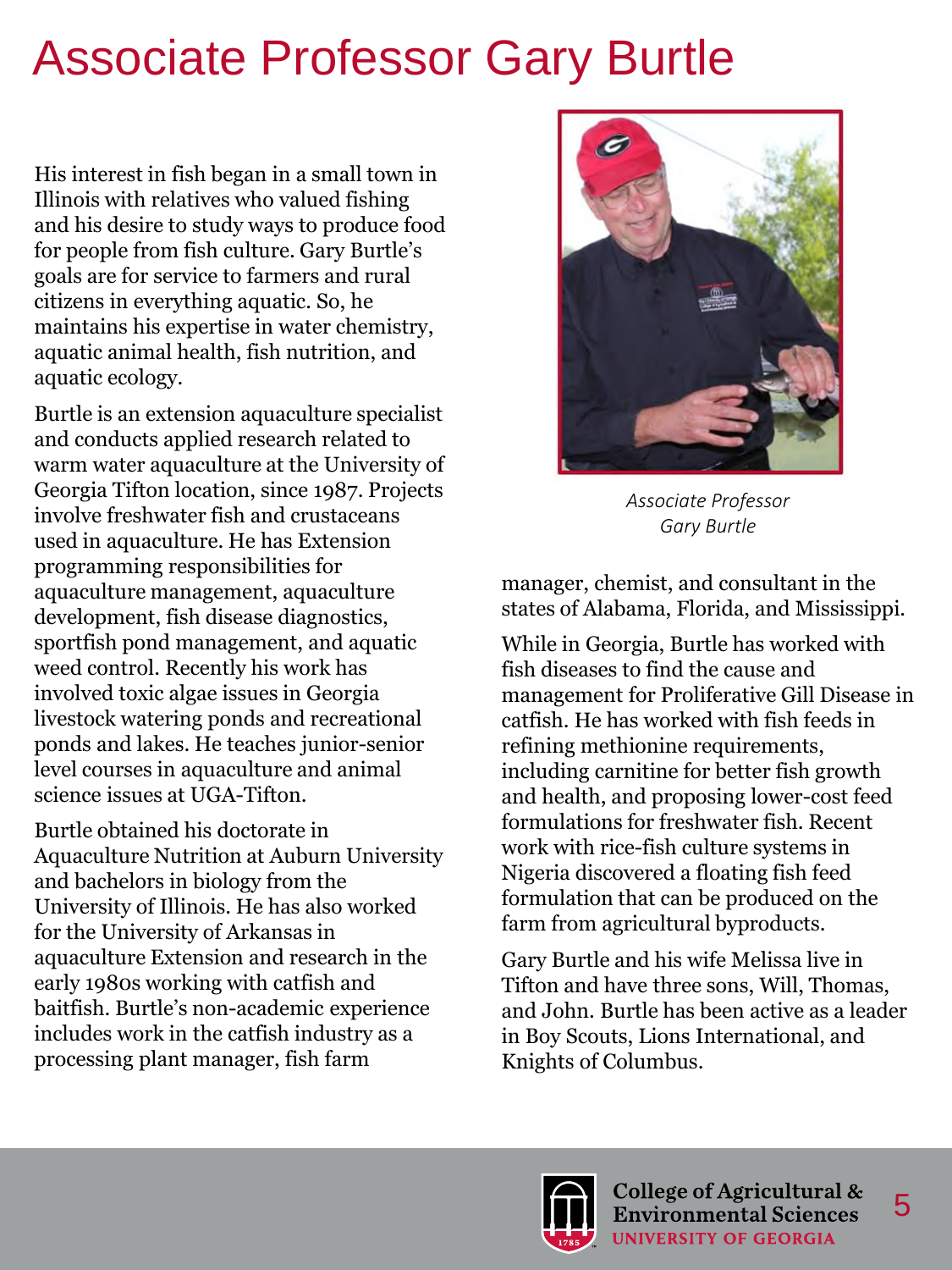## Professor and Graduate Coordinator Alexander Stelzleni

Alex Stelzleni is originally from Jefferson City Missouri but also spent a large part of his childhood in Granite City, IL just outside of St. Louis where his grandparents owned a butcher shop and grocery store. Some of his earliest memories are from in the butcher shop and have stuck with him throughout his career as a meat scientist. He also spent time working as a meat clerk with a national chain through high school. Around the same time, Stelzleni started working on a family friend's farm which sparked his interest in beef cattle production. After high school, he headed to (Southwest) Missouri State University and continued his education in earning a BS in Agriculture with an emphasis in Animal Science under the guidance of Dr. Tommy Perkins (now at West Texas A&M).

While in college Stelzleni started to work with and learn more about the use of ultrasound to measure economically important traits impacting carcass characteristics for inclusion as genetic decision tools and decided to pursue his master's degree at the University of Arkansas. At the University of Arkansas, he worked under the direction of Dr. A. Hayden Brown, Jr. in animal science with an emphasis in Quantitative Breeding and Genetics. Stelzleni's research centered on calculating the estimated breeding values, heritability, and correlations for the ultrasonically measured traits of ribeye area, 12th rib fat thickness, and intramuscular fat



*Professor and Graduate Coordinator Alexander Stelzleni*

in yearling Brangus bulls and estimating the influence other production traits had on intramuscular fat. While in Arkansas he also worked for Tyson Foods in FSQA for two years. After graduating with his M.S. degree Stelzleni accepted a position with the University of Florida department of animal sciences as program coordinator for adult extension.

Working for UF extension Stelzleni's primary responsibilities included working with beef producers on IRM (Integrated Resource Management), SPA (Standard Performance Analysis) programing, working with fairs and livestock shows to collect ultrasound data for carcass contests, and working with state specialists on various workshops, short-courses, and research projects. During this time Alex always planned to continue his education in meat science, but the opportunity arose for him to pursue his Ph.D. on a full-time basis under the direction of Dr. D. Dwain

Continued on next page.

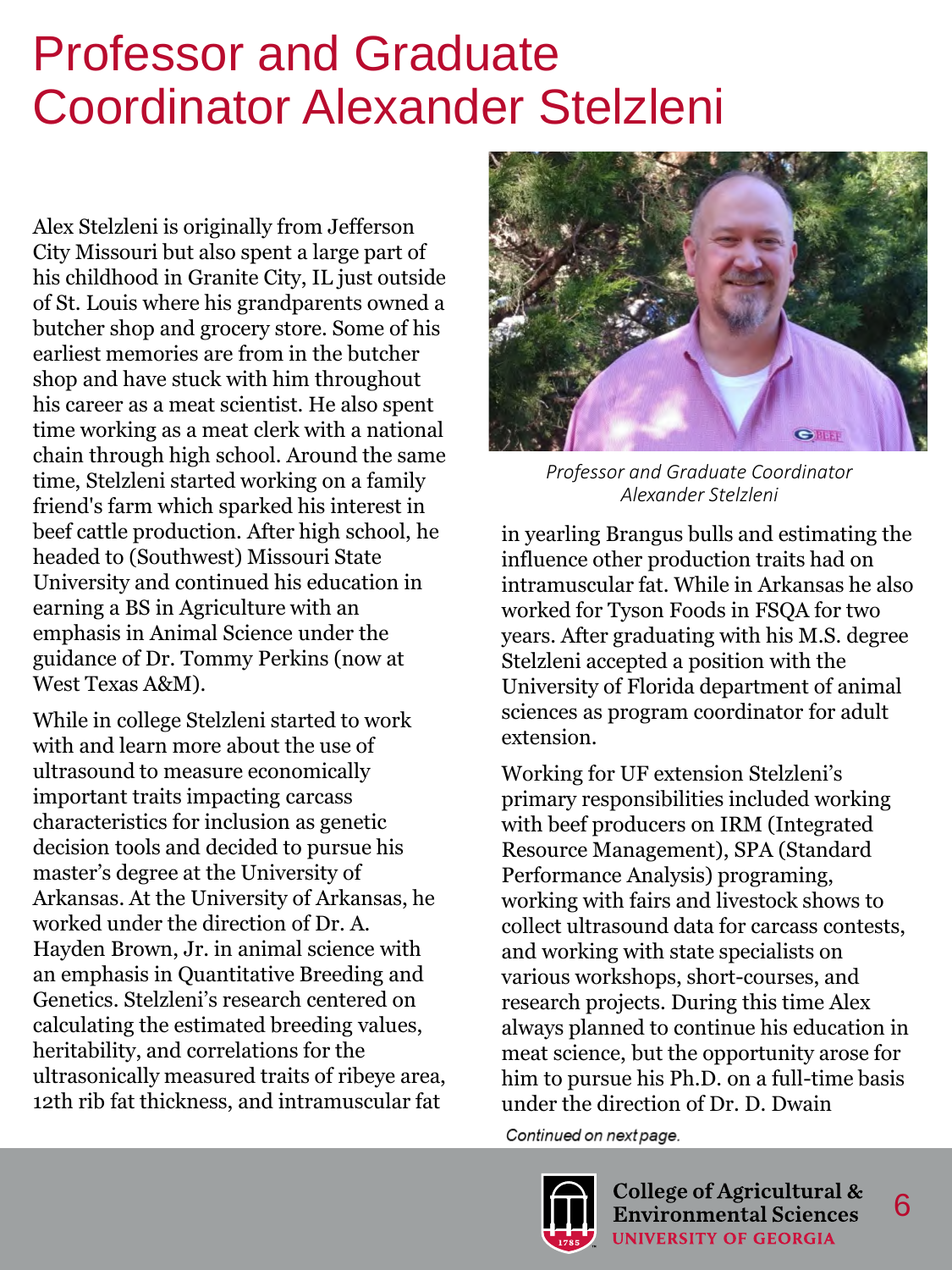# Professor and Graduate Coordinator Alexander Stelzleni

Continued from previous page.

Johnson at UF. Returning to school full-time as a graduate assistant Stelzleni continued to work with fairs and livestock shows collecting ultrasound data and assumed the role of HACCP Coordinator for the UF Meat Processing Center.

Throughout his Ph.D., Alex's research centered on the realimentation of cull cows to improve their quality, value, and end utility combining beef production with meat science. After completing his Ph.D. Alex stayed on with UF animal sciences for a year teaching and working with meat extension.

Alexander Stelzleni joined the University of Georgia

Department of Animal and Dairy Science as an assistant professor of Meat Science in 2007 and is currently a professor and graduate coordinator for the department. His primary responsibilities include teaching undergraduate and graduate courses in meat science, working with graduate students, and conducting applied research. Stelzleni's current research efforts include a focus on finishing beef cattle in the southeastern United States and subtropical environments. This research focuses on the utilization of regionally available coproducts, the impact of longterm heat stress and heat

stress mitigation on finishing performance, animal wellbeing, and meat quality, and the use of summer annuals in forage-finished beef programs. His laboratory also focuses on antimicrobials and further processing, including meat enhancement solutions, determining the quality and safety of non-intact beef products, validating small ruminant slaughter and processing, determining the quality and safety of semi-dry and dry meat products containing beef, and further processing to increase the utility of broiler meat afflicted with the wooden breast myopathy.



*Alexander Stelzleni working with meat science graduate students (R-L) Savannah Brannen, Sarah Anne DeVane, Hanna Alcocer, and Morgan Gravely on a pork fabrication project*

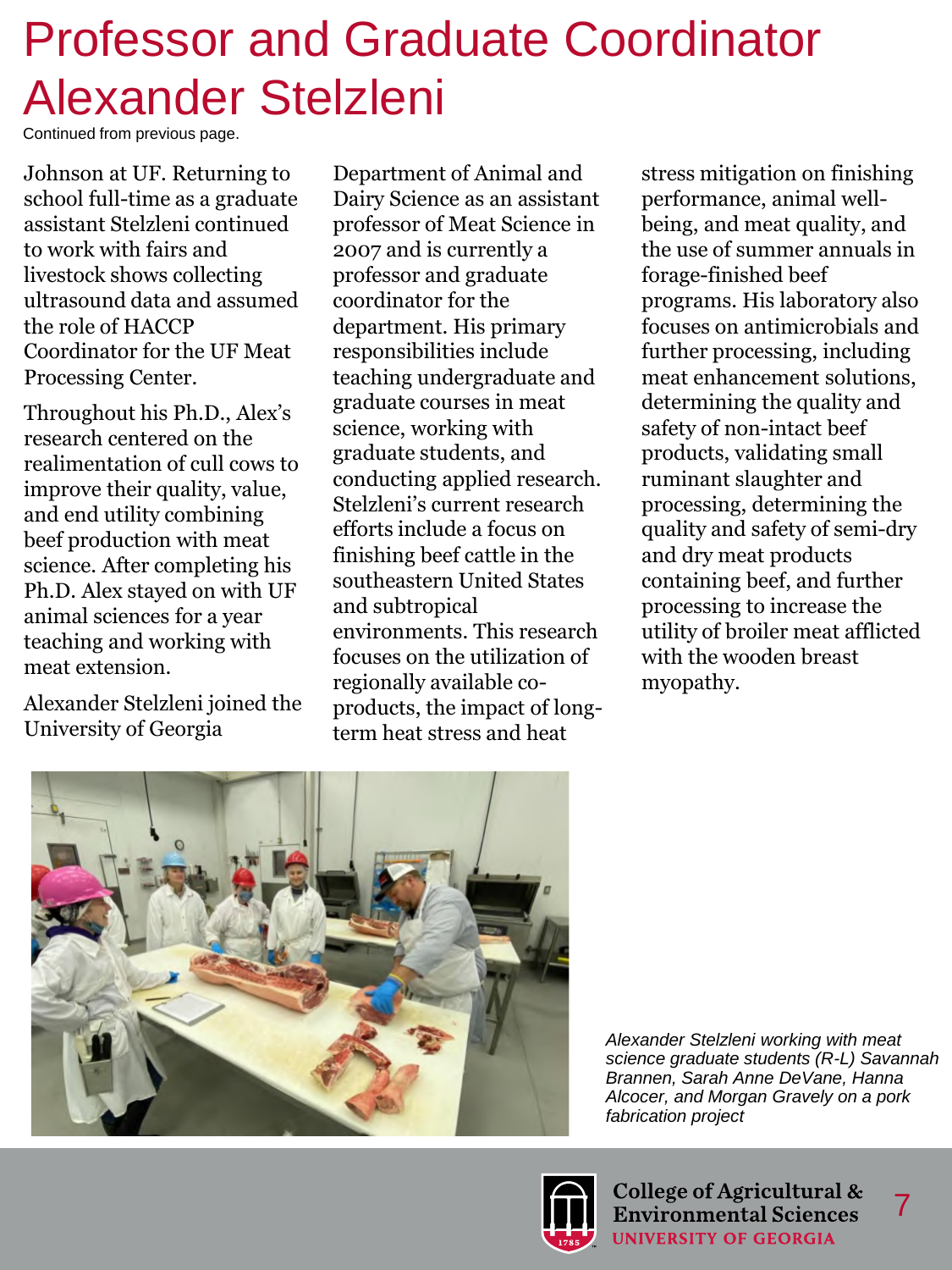## Professor and Extension Coordinator Lawton Stewart

Lawton Stewart is a native of Georgia, growing up in Tifton. He grew up through Georgia 4-H and was involved in judging teams and the livestock program. Stewart and his family raised and exhibited club lambs through the Junior Livestock Program. These experiences led him to pursue a degree in Animal Science at the University of Georgia. From that point he furthered his education, earning an M.S. in Agronomy, emphasizing Forage Management, at the University of Florida. Stewart felt this would allow him to investigate a large resource for the livestock industry. Subsequently, he continued his graduate studies earning a Ph.D. at Virginia Tech in Animal Science, with an emphasis in Ruminant Nutrition and Forage Utilization. After completing his Ph.D., Lawton spent a year in Kentucky as a Post-Doctoral Research Fellow with the University of Kentucky and Alltech, Inc. investigating nitrogen metabolism in ruminants. Lawton joined the Animal and Dairy Sciences Department at the University in June of 2008 as an Extension Livestock Specialist.

At UGA, Stewart is responsible for the statewide extension and applied research in beef cattle nutrition and management. He has built a synergistic education and research program that has leveraged knowledge, collaboration, communication, and technology to improve the livelihood of Georgia's beef cattle producers. His goal is to assist producers to improve production



*Professor and Extension Coordinator Lawton Stewart*

and efficiency in their herd, but also to evaluate other opportunities in beef cattle production such as preconditioning/backgrounding, stockering, and retained ownership.

During his career, Stewart has worked closely with the County Extension Agents throughout the state. He enjoys the opportunities to work with agents and producers in one-on-one situations to problem solve and help improve production efficiencies. Building these personal relationships is one of the highlights of the job. Additionally, he has worked with agents to build new programs such as the Northeast Georgia Beef Cattle Short Course and Southern Women in Agriculture (SWAG). Both programs are the results of agents and specialists working together to identify the needs of the industry and developing educational opportunities to address them.

Continued on next page.

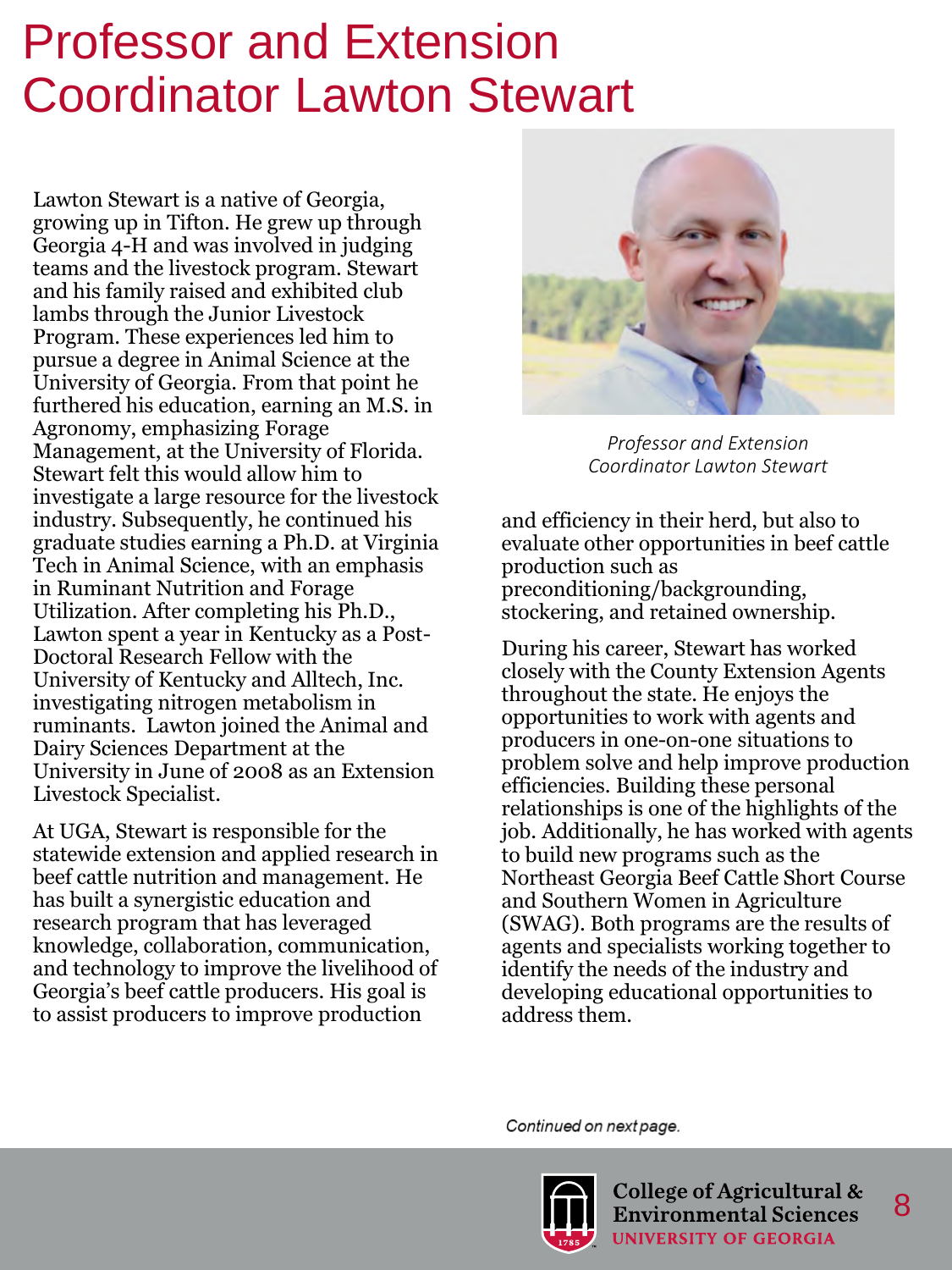### Professor and Extension Coordinator Lawton Stewart

Continued from previous page.

Lawton Stewart's research program focuses on evaluating management and nutritional strategies to improve the efficiency of cattle production and improve the profitability of beef producers in the Southeast. He collaborates with scientists across the campus and at other institutions to address production issues he sees throughout the state. Another focus of Stewart's

research program is the training of future scientists for the applied agricultural industry through graduate training, undergraduate research, and Extension agent collaboration. A few of these students are highlighted below.

Stewart works closely with the Junior Livestock Program, regularly guest lectures for undergraduate and graduate classes, and serves as the

Extension Coordinator for the department. He has enjoyed his 13+ year career at Georgia serving the cattle industry and looks forward to continuing his Extension and research programs to tackle current issues. If you have any questions regarding his program, feel free to reach out to him by email (lawtons@uga.edu) or phone 706-542-1852.



*Professor and Extension Coordinator Lawton Stewart at Northeast Georgia Beef Cattle Short Course*





College of Agricultural & **Environmental Sciences UNIVERSITY OF GEORGIA**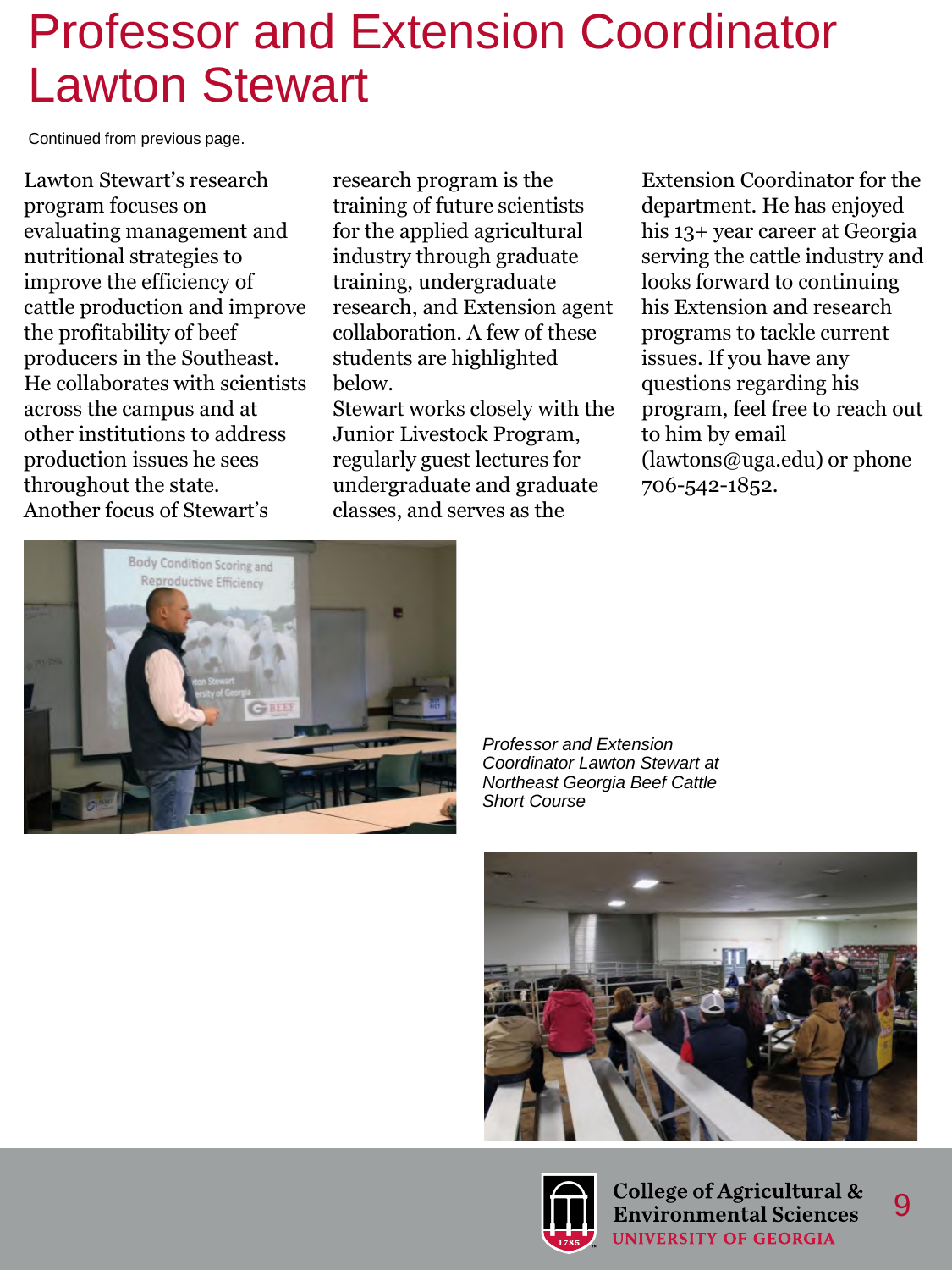# Public Service Assistant Julia McCann

The main professional mission in life for Dr. Julia McCann has been unwavering: to educate, inspire, and facilitate budding professionals and participants in all layers of the horse industry. She has had the fortunate opportunities to work from several platforms over a 32-year career in academia that started at UGA Department of Animal and Dairy Science in 1986 with equine teaching and research responsibilities. Many UGA students became lifelong friends and have impacted not just the horse and agriculture industries but in fields well beyond the normal vision of an animal science degree program.

After 16 years on the UGA faculty, the mountains called, and she returned to the hills of Blacksburg to continue her mission from VA Tech. Initially, McCann served the VA 4-H horse program for a few years before engaging in a full-time teaching mission in the equine area of the Animal and Poultry Science Department. Once again, her responsibilities included coaching the VT horse judging team that she helped start during her graduate student years and ultimately earned several national contests wins for the Hokies judging teams.

Back in the land of the Dawgs in 2016, McCann's most recent role has been to lend support to the educational aspect of the GA 4-H horse program. Working directly with the educational contests and horse show,



*Public Service Assistant Julia McCann*

the greatest pleasure has come from working with the outstanding youth, adults, volunteers, and agents associated with the horse 4-H horse program and industry.

Especially gratifying has been working with youth aiming for success at national competitions. The horse judging quiz bowl teams gained national recognition such as the Madison County team that was Reserve National Champions at Denver and the Douglas County team that was fourth one year. Chelsea Pusbach of Banks county was the first Georgia 4-Her to compete in presentation (2017) and public speaking (2018) contests in Denver and claimed the national win in both contests. But these championships do not overshadow the many friendships and service to others observed among many in the GA 4-H horse program.

Continued on next page.

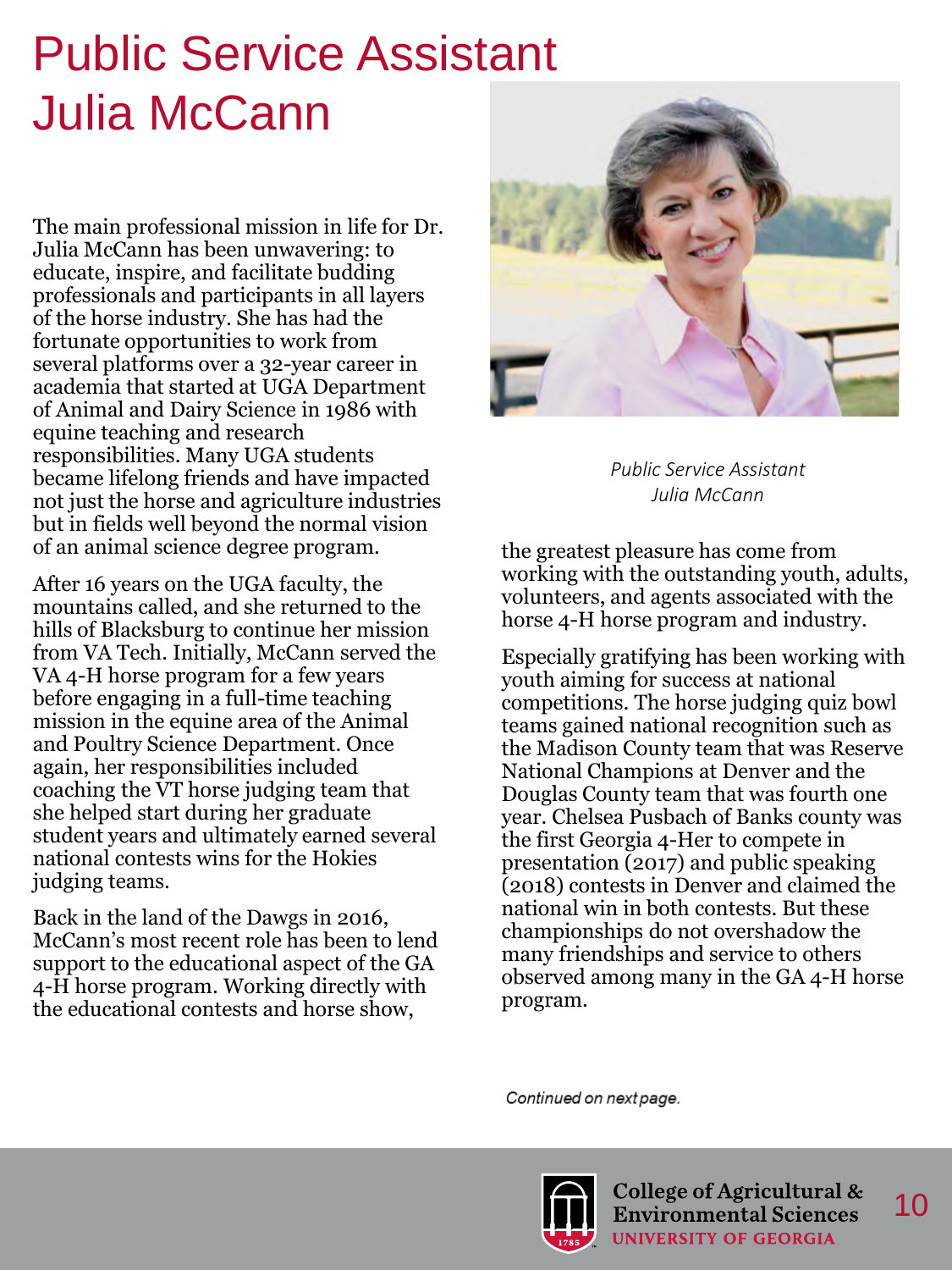### Public Service Assistant Julia McCann

Continued from previous page.

The past 18 months have presented challenges for the in-person activities and experiences that characterize the horse program, but progress is still being made for Georgia youth to achieve Masters status in the GA 4-H horse program.

Outside of the UGA responsibilities, Julia McCann keeps her two horses fit and

working regularly but she also has embarked into the show dog world by breeding and raising Dalmatians. McCann has had a lifetime of Dalmatians since her dad got her first one at six weeks old because they are a natural companion around the horse barn. She and her husband Mark retained two puppies from the last litter, Flipper and Poppy to train, compete,

and love on! McCann showed Poppy to win their first AKC Conformation Championship this year in Perry and Flipper has a major title and points toward his FCAT speed event at nearly 28 miles per hour! Showing dogs has been a fun adventure to help scratch the horse show bug for now.



*Public Service Assistant Julia McCann Flipper and Poppy*



College of Agricultural & **Environmental Sciences UNIVERSITY OF GEORGIA**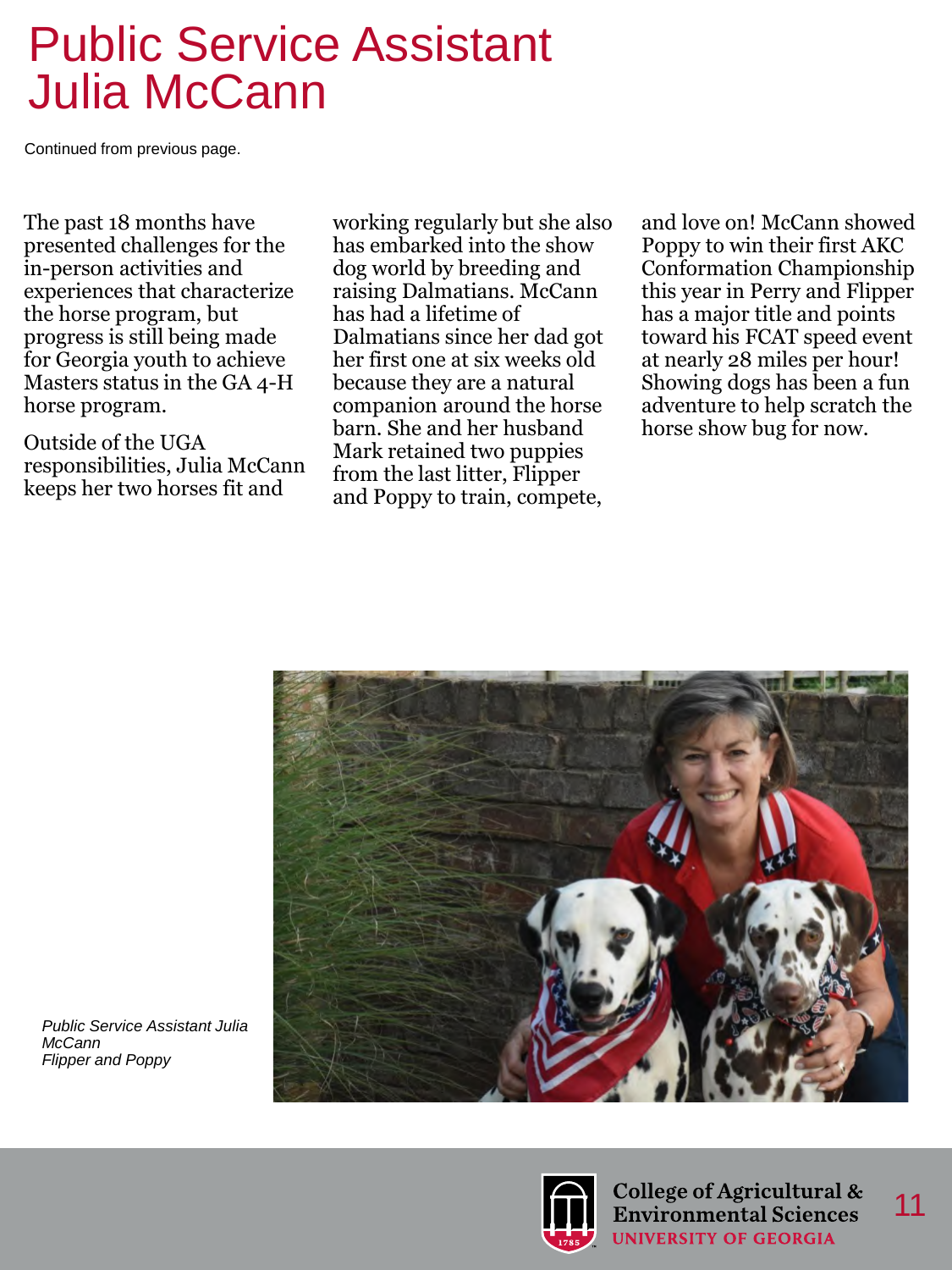### Scholarship awarded to Jenna Williamson

Jenna Williamson has been selected as a National Mastitis Council Scholar. The National Mastitis Council (NMC), a global organization for mastitis control and milk quality, supports the development of future udder health, milking management and milk quality specialists. For the  $15<sup>th</sup>$  consecutive year, NMC is providing up to four travel scholarships to fulltime graduate students for attendance at the NMC Annual Meeting. Only four graduate students receive this award. At least two NMC Scholars will be students enrolled as graduate students in a university or college outside of the United States and Canada.

Williamson is required to submit a paper for the NMC Technology Transfer Session and present a poster at the 2022 NMC Annual Meeting in San Diego, California (Feb 1-

3). She will also submit a summary of her experience at the meeting which will appear in the NMC Newsletter Udder Topics. The NMC Annual Meeting typically has close to 400 attendees, so it is a great opportunity for Jenna Williamson to network in this relatively small field of dairy science!

#### What is NMC?

The National Mastitis Council is a not-for-profit professional organization devoted to reducing mastitis and enhancing milk quality. The NMC promotes research and provides information to the dairy industry on udder health, milking management, milk quality, and milk safety. Founded in 1961, NMC now has about 1,100 members in more than 40 countries throughout the world. The NMC is headquartered in Minnesota.

What does NMC do?

• Provides a forum for the international exchange of information relating to mastitis control and milk quality

• Develops and publishes educational materials including books, brochures and audio visuals on udder health, milking management and milk quality

• Establishes guidelines for mastitis control methods

• Develops protocols for determining effectiveness of mastitis control products

• Monitors changes in technology relating to udder health and milk quality

• Holds meetings and provides continuing education opportunities.



*Jenna Williamson*

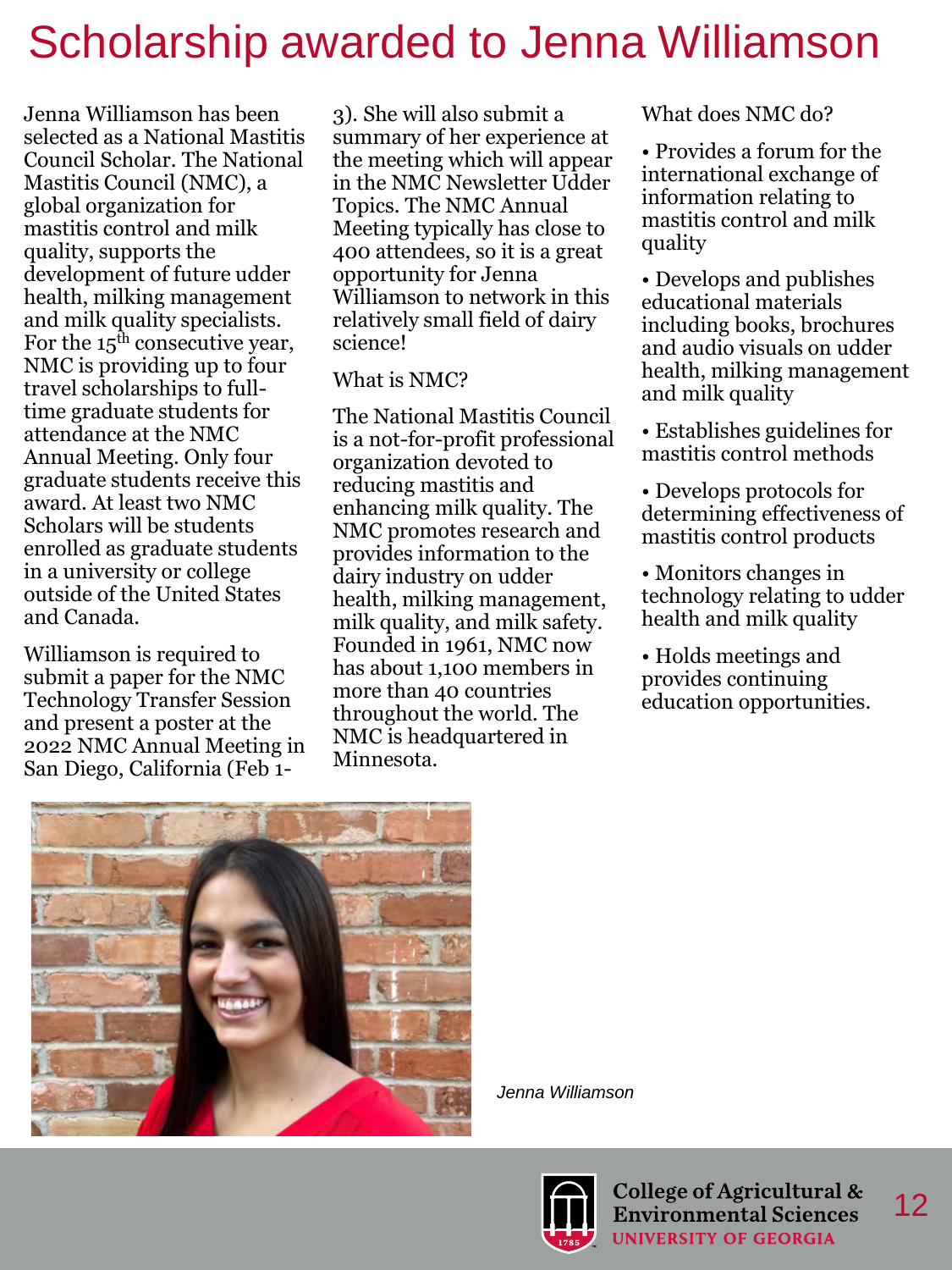#### Bailey Rayfield

Bailey Rayfield grew up in rural South Georgia, and throughout her childhood, she was actively involved in both 4-H and FFA. For 12 years, she participated in the Georgia Junior Livestock program exhibiting cattle, sheep, and swine. Rayfield was immersed in agriculture at a young age on the family farm raising sheep; that is where her parents first instilled a love and respect for the agriculture industry. Today, her family is still just as deeply rooted in agriculture, managing a small herd of cattle. Outside school activities, she grows

her own fresh-cut flower business in Adel, GA with her parent's support.

After graduating from high school, she attended Oklahoma State University before transferring to UGA Tifton where she is currently a junior majoring in Agriscience and Environmental Systems. Rayfield is enrolled in the Warmwater Aquaculture class for animal science credits at Tifton.

Upon graduation, she plans to obtain a master's degree in Crop in Soil Sciences at UGA Tifton. More

specifically, Rayfield is interested in cotton and peanuts, and the precision agriculture being utilized with these crops.

After graduating with her master's degree, Bailey Rayfield plans to pursue a career with an agricultural chemical/ fertilizer company as well as continue to grow her fresh-cut flower operation. She wants to work in and be an advocate for the agriculture industry that built her into the person that she is today.



*Bailey Rayfield measuring aquaponic basil*

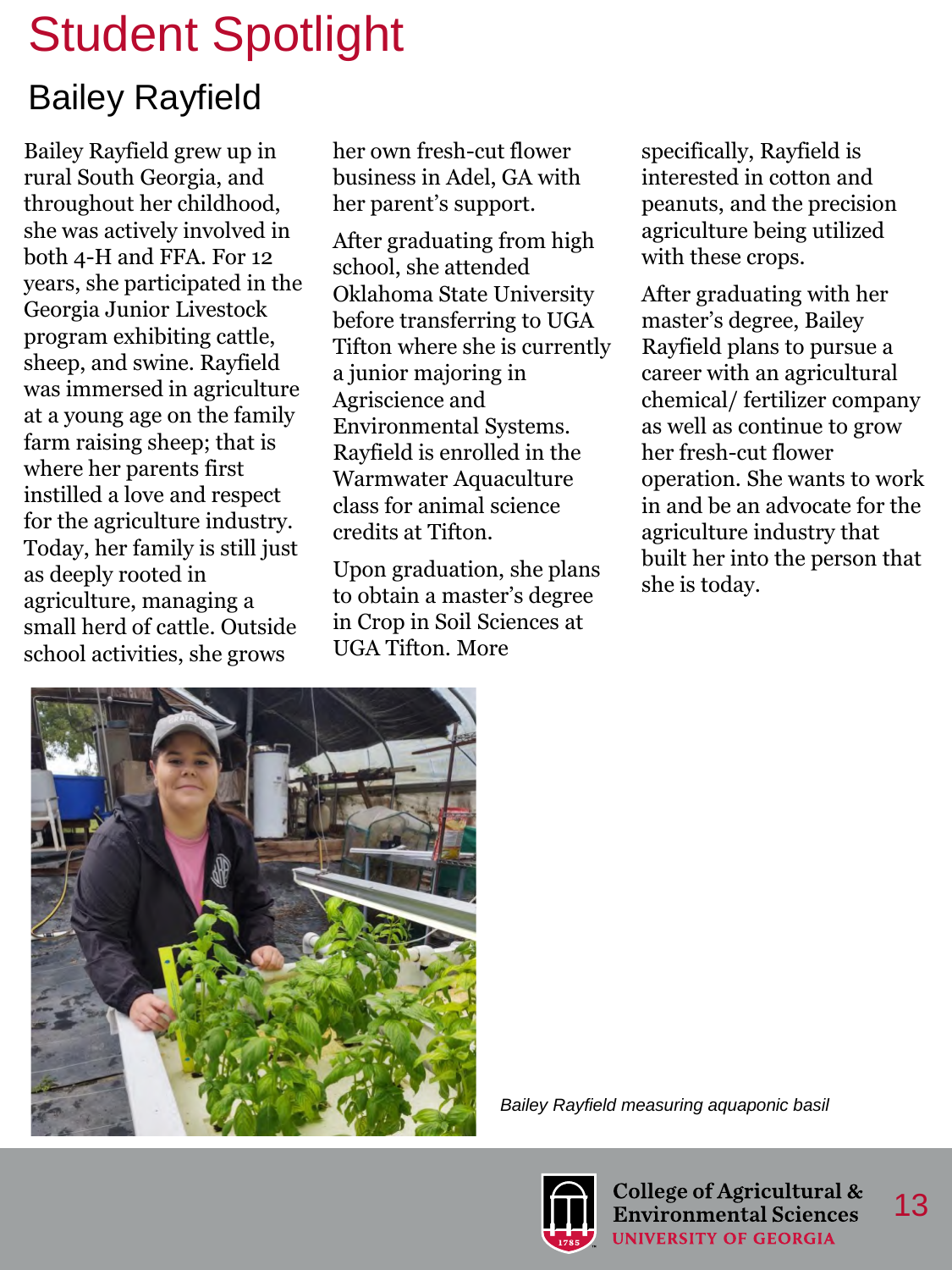#### Savannah Brannen

Savannah Brannen is a second-year master's student in Alexander Stelzleni's lab. She graduated from the University of Georgia in May of 2020 with a bachelor's degree in Animal Science and decided to continue her studies focusing on meat science.

Brannen grew up in Sylvania, Georgia on a small cattle farm, where she raised and showed beef cattle. During high school, she joined the FFA meats judging team and became interested in the processing

side of the industry. In undergraduate school, Brannen worked closely with Dean Pringle and Alexander Stelzleni to gain more knowledge of meat science, and eventually found her niche in the microbiological side of the meats industry.

During her senior year of undergrad at UGA, Brannen completed a research project on the validation of surrogate E. coli through drying methods on a South African jerky-styled product, called Biltong. Brannen's focus on her master's degree

is to continue this project, with hopes of validating drying as a method to reduce microbial populations on meat products.

In her free time, Savannah Brannen enjoys working on her cattle farm with her family back home, hiking with her dog, and painting. Upon graduation, she intends to find a career that will utilize her background in microbiology and meat sciences. She also hopes to continue growing her small beef cattle herd.



*Savannah Brannen*

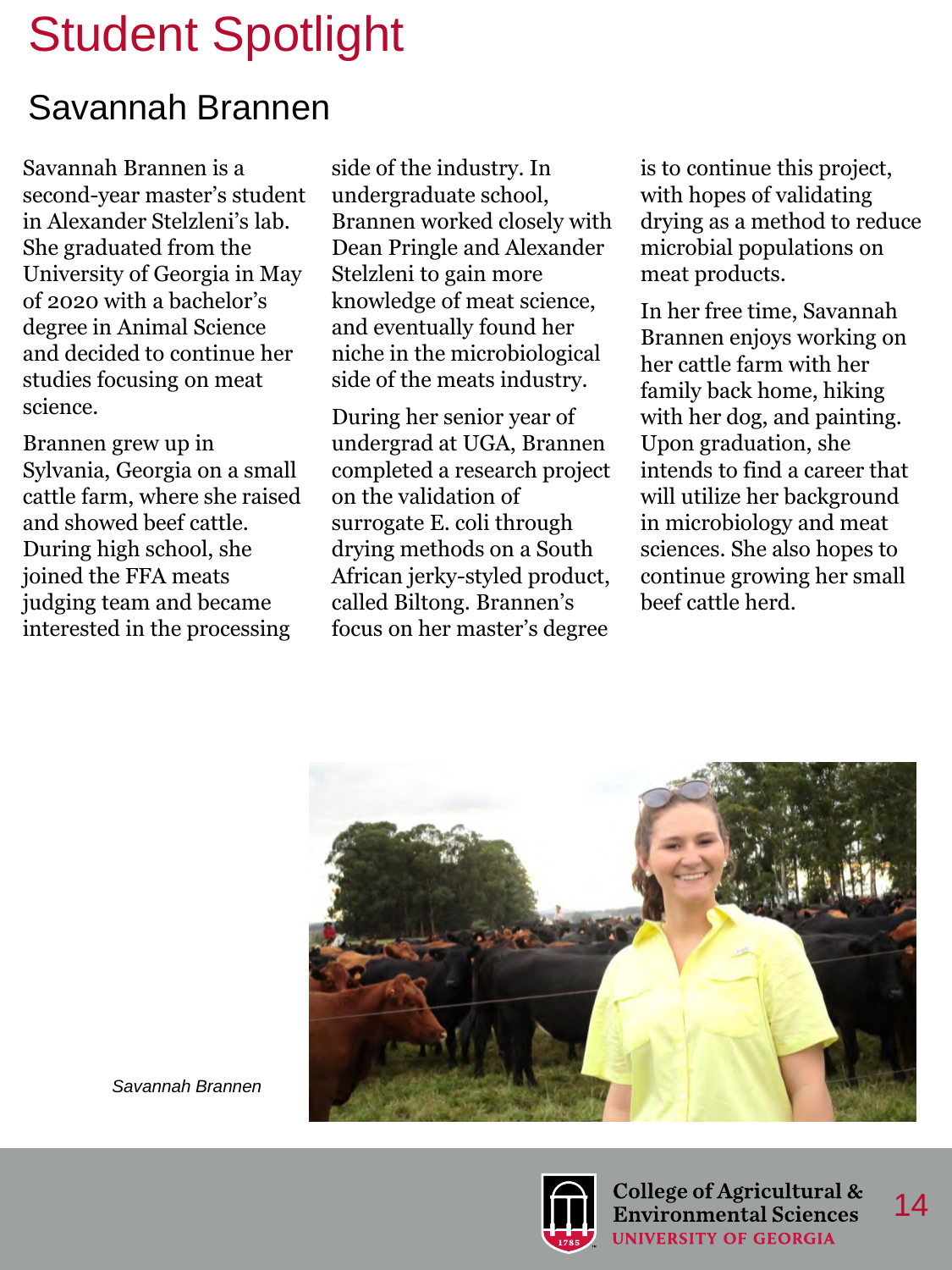#### Shane Hernandez

Shane Hernandez is a secondyear Ph.D. student from Augusta, Georgia. Shane earned his Associate's in Agriculture and B.S. in Biology at the University of North Georgia. Afterward, he earned his M.S. in Animal Science at the University of Georgia under beef cattle nutrition and management specialist, Dr. Lawton Stewart.

This past year, Shane was accepted into the UGA College of Veterinary Medicine's dual Ph.D./DVM program in which he will be completing his Ph.D. with Dr. Stewart and then will proceed on to vet school. Shane is passionate about improving animal health through nutrition and management along with increasing the sustainability and profitability of beef cattle in the Southeastern United States.

During his master's studies, Shane researched new deworming strategies to mitigate the effects of anthelmintic resistance. Additionally, his masters'

research measured the effects of plant-based antibiotic alternatives on animal growth and the rumen microecology.

Currently, Shane continues to investigate plant-based antibiotic alternatives. Additional research includes improving vaccine efficacy and measuring the impact of heat stress on rumen and fecal microecology. He hopes that his research will provide practical benefits to beef producers and the animals they care for.



*Shane Hernandez*

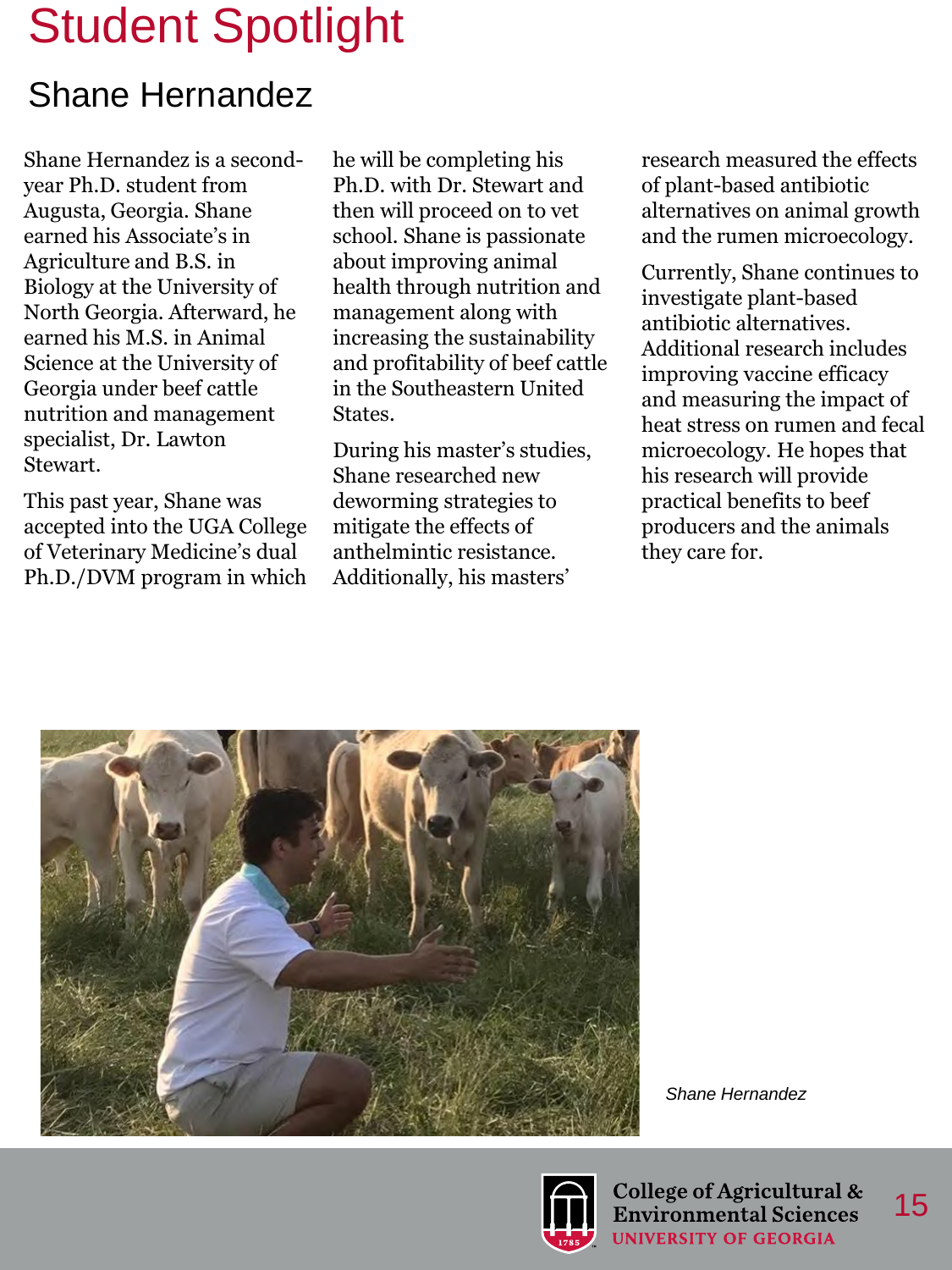### Sarah Anne DeVane

Sarah Anne DeVane is a first-year master's student under the direction of Alexander Stelzleni. She was raised in Madison, Georgia around livestock and showing horses. Knowing she wanted to work with large animals and potentially pursue vet school DeVane pursued a bachelor's degree in Animal Science from UGA.

During her undergraduate career, she developed an interest in meat science through coursework and

undergraduate research. DeVane joined the Stelzleni lab in the spring of 2020 as an undergraduate research assistant. In the fall of 2020, she received a BS in Animal Science before starting the master's program.

Her focus during her time in the master's program is working on a sous vide standardization project. The project focuses on standardizing the sous vide cook time of beef longissimus steaks (striploin) with regards to

sensory and tenderness characteristics in comparison to clamshell grilling. DeVane has also been assisting with various projects throughout the lab group.

In her free time, Sarah Anne DeVane enjoys baking, riding horses, and going on walks with friends. After graduation, she intends to pursue a career in the meat science field.



*Sarah Anne DeVane*